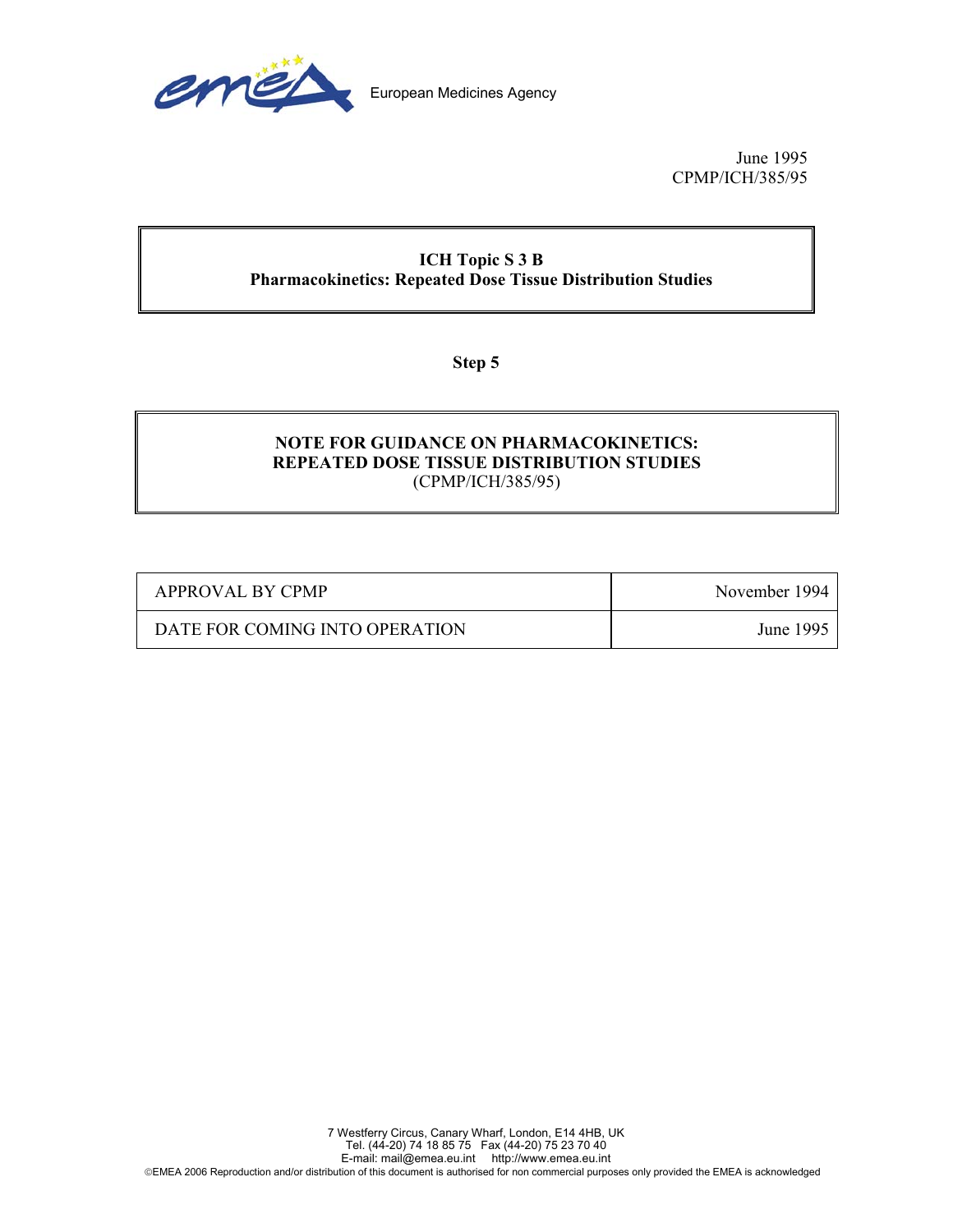#### **PHARMACOKINETICS: REPEATED DOSE TISSUE DISTRIBUTION STUDIES**

ICH Harmonised Tripartite Guideline

#### **INTRODUCTION**

A comprehensive knowledge of the absorption, distribution, metabolism and elimination of a compound is important for the interpretation of pharmacology and toxicology studies. Tissue distribution studies are essential in providing information on distribution and accumulation of the compound and/or metabolites, especially in relation to potential sites of action; this information may be useful for designing toxicology and pharmacology studies and for interpreting the results of these experiments.

In the EC, US and Japan, there has been a general agreement on the need to conduct single dose tissue distribution studies as part of the non-clinical programme. These studies often provide sufficient information about tissue distribution.

There has been no consistent requirement for repeated dose tissue distribution studies. However, there may be circumstances when assessments after repeated dosing may yield important information.

This paper provides guidance on circumstances when repeated dose tissue distribution studies should be considered and on the conduct of such studies

### **CIRCUMSTANCES UNDER WHICH REPEATED DOSE TISSUE DISTRIBUTION STUDIES SHOULD BE CONSIDERED**

- 1. When single dose tissue distribution studies suggest that the apparent half-life of the test compound (and/or metabolites) in organs or tissues significantly exceeds the apparent half life of the elimination phase in plasma and is also more than twice the dosing interval in the toxicity studies, repeated dose tissue distribution studies may be appropriate.
- 2. When steady-state levels of a compound/metabolite in the circulation, determined in repeated dose pharmacokinetic or toxicokinetic studies, are markedly higher than those predicted from single dose kinetic studies, then repeated dose tissue distribution studies should be considered.
- 3. When histopathological changes, critical for the safety evaluation of the test substances, are observed that would not be predicted from short term toxicity studies, single dose tissue distribution studies and pharmacological studies, repeated dose tissue distribution studies may aid in the interpretation of these findings. Those organs or tissues which were the site of the lesions should be the focus of such studies.
- 4. When the pharmaceutical is being developed for site-specific targeted delivery, repeated dose tissue distribution studies may be appropriate.